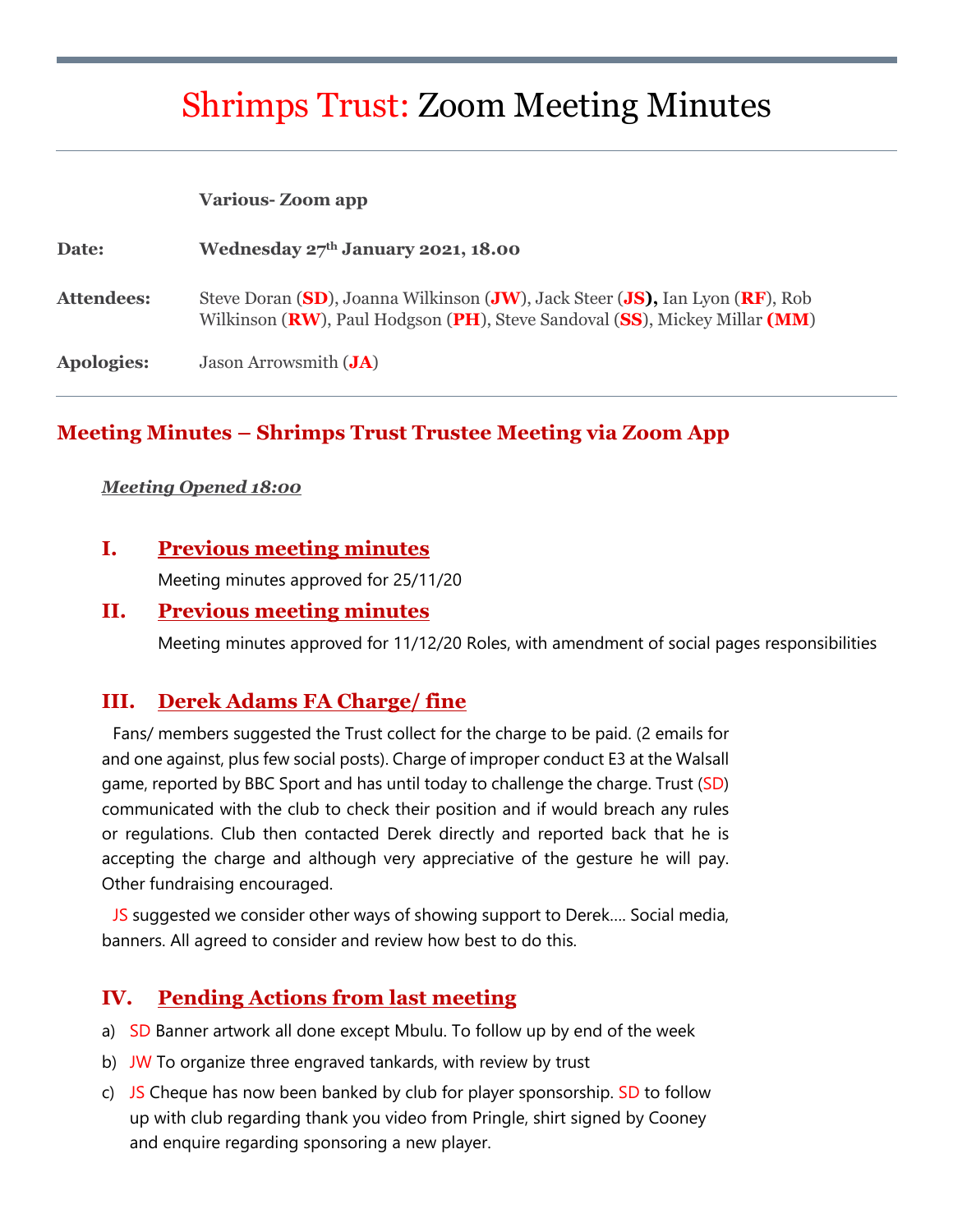- d) 150 calendars printed, 9 month sponsors. 100 sold, 18 for sponsors, 1 not printed correctly so 31 remaining. JW & MM to organize social media posts to promote calendars, membership and draw benefits
- e) Toy appeal was extremely well supported. Featured on BBC Lancashire, big thank you for their support. JW & MM Picture of donations to review and repost a thank you for all supporters. PH to follow up with school regarding thank you letters discussed, for follow up posts

Early November to organize for this year, include Amazon list, Argos list, Smyths and Entertainer possibly.

# **V. Membership numbers and benefits Update**

a) & b) Memberships at 435 (118 new, 27 of which lapsed, 54 life, 18 junior). 94 still to renew. Most successful year, well done all

Dual memberships from February to organize.

c) Overview of website to complete and includes logos etc from benefits.

d) 3 packs won, one posted, one to post and one to follow up by SD. Next draw this Saturday 30/1 after the match. JS to send details to Jimmy. JS continuing to input member details until new membership season.

e) SD has templates so can print and liaise with Jimmy regarding delivery of prize draw vouchers

# **VI. Trust Finance Update**

JS sent information before the meeting.

a) Expenses adjusted with shirt as prize draw rather than hospitality for the rest of the season. Postage increased massively due to Covid situation, pack costs and calendar sales plus online payments and charges. Additional centenary draw also included.

Income from donations from Jeffrey Till and Steve Sandoval (Legends wall). Income calendar sales at £919, £539 net proceeds from cost of £380. Sponsorship invoices sent and some paid.

Surplus of £3339

Merchandise is £171 of stock value

Fund balances are flag fund £1015.06, raise the roof £3987.42, Legends wall £150 and general reserves £11493.02

b) Debtors are Northgate and Boardwalk. SD chased up and due to pay shortly

All agreed that once club publish their three year plan we will be able to decide how to offer help.